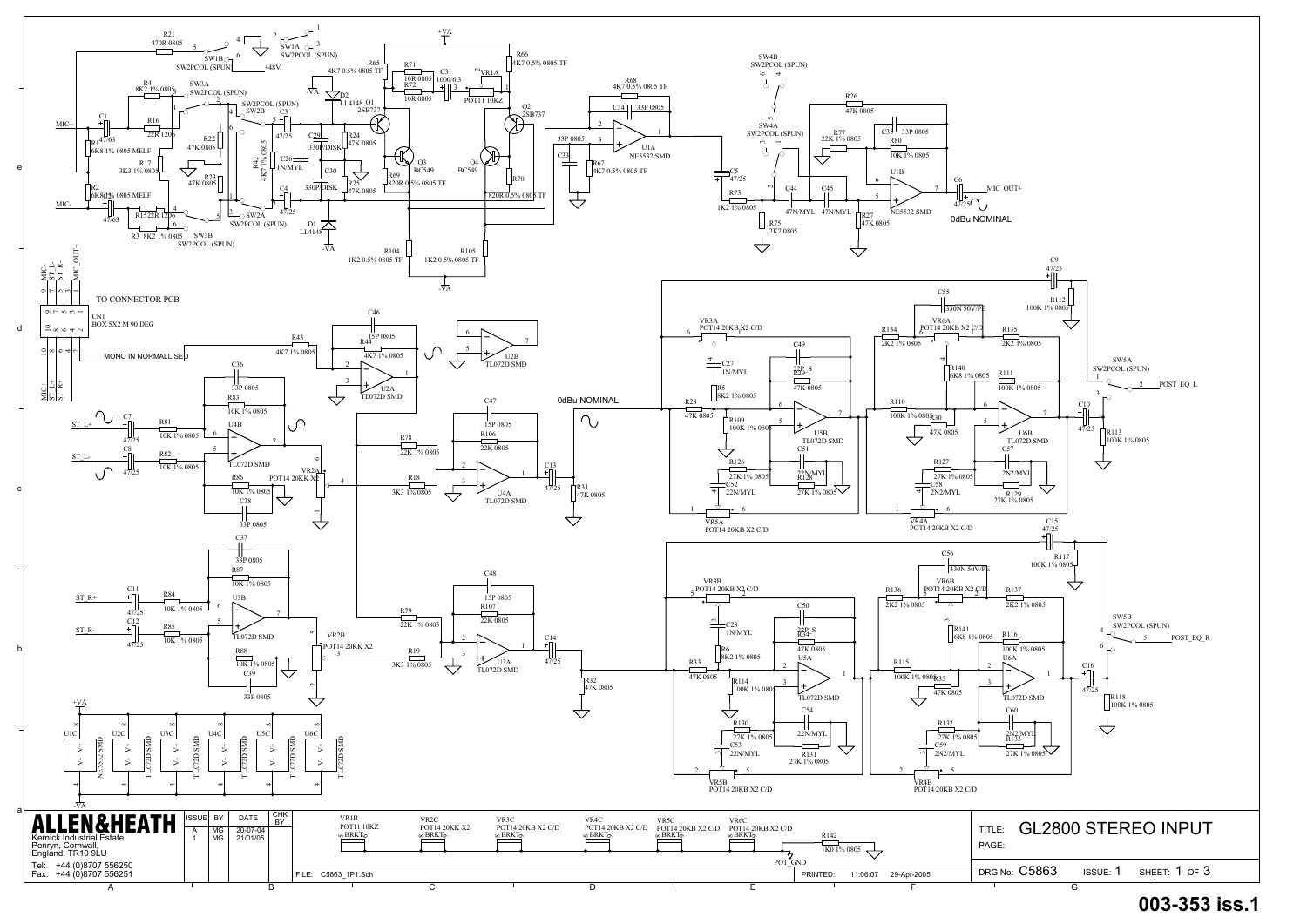a

b

c

d

e

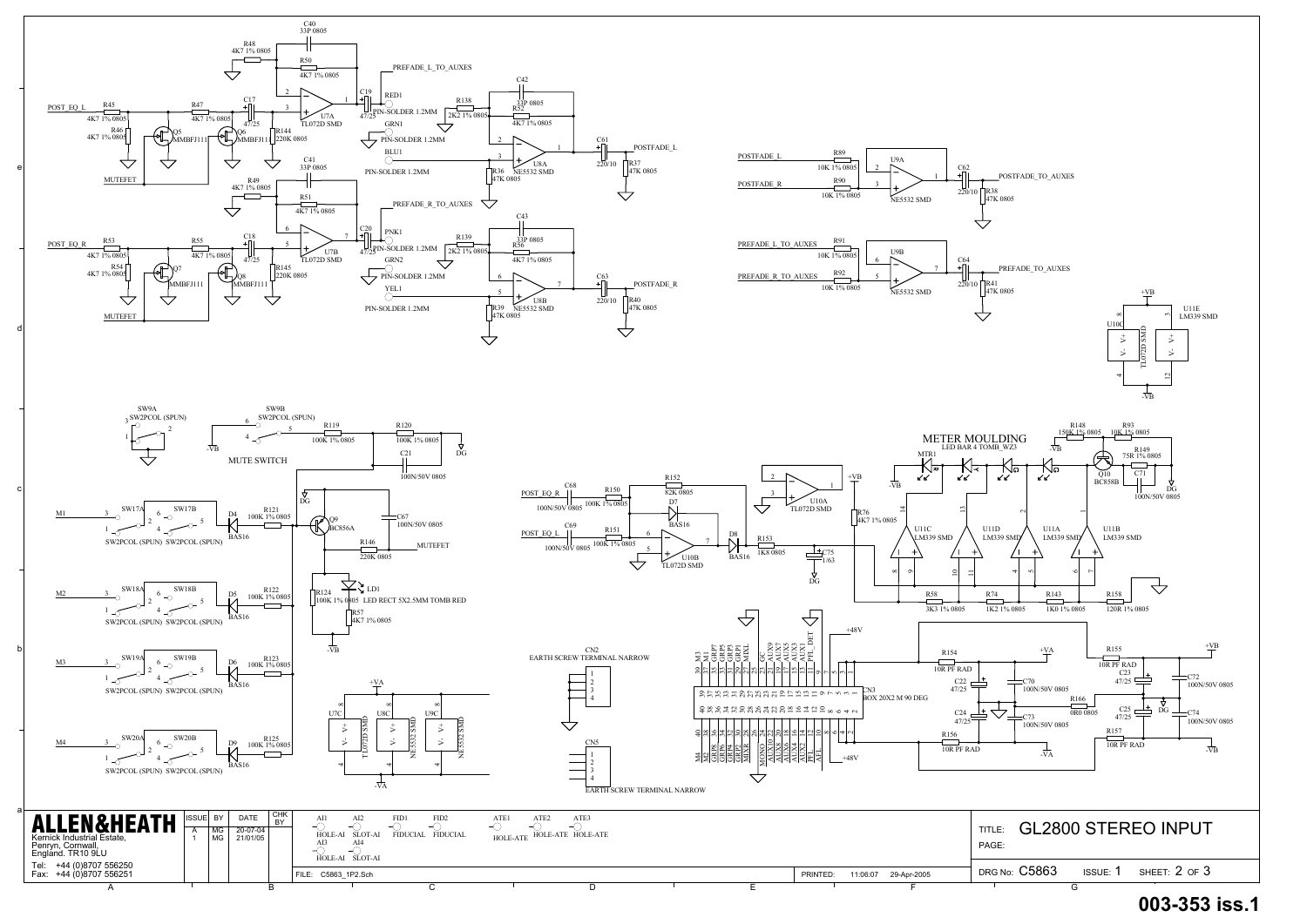a

b

c

d

e



**003-353 iss.1**